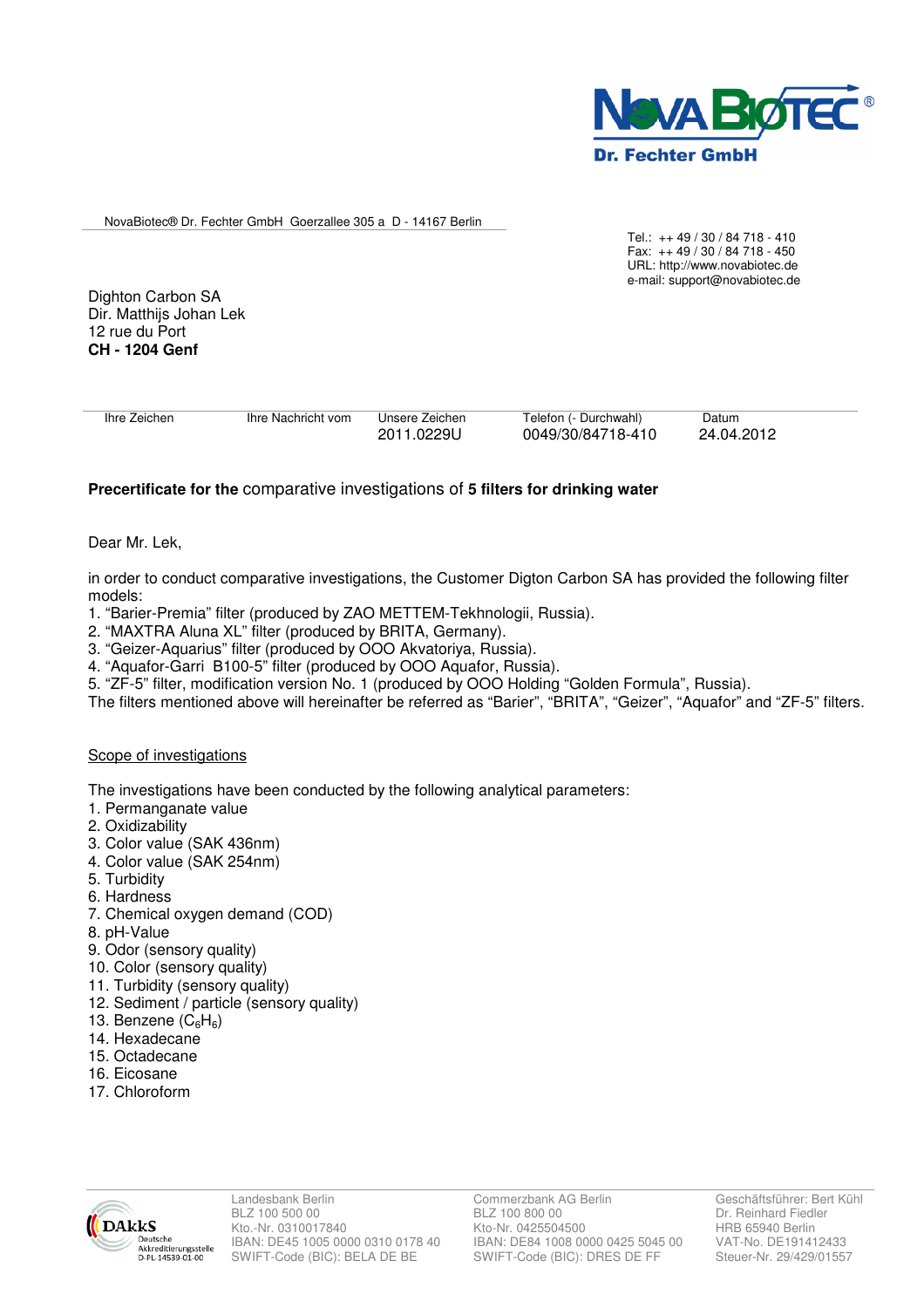

- 18. Carbon tetrachloride (CCl<sub>4</sub>) 19. anionic surfactants 20. Formaldehyde (Methanal) 21. 2,4-dichlorophenoxyacetic acid 22. Phenol index 23. Arsenic (As) 24. Cadmium (Cd) 25. Lead (Pb) 26. Copper (Cu)
- 27. Zinc (Zn)

### Results and Conclusions

As to filtration effectiveness, the filters have been ranked as follows:

"ZF – 5" filters ranked No.1 by 22 elements. "Barier" filters ranked No.1 by 10 elements. "Aquaphor" filters ranked No.1 by 4 elements. "Brita" filters ranked No.1 by 4 elements. "Geyser" filters ranked No.1 by 3 elements.

So the absolute advantage by sorption abilities has been shown by "ZF -5" filters having the "Golden Formula" trademark.

At the present time ion-exchange resins are used for removing metals from water in filters. However, in doing so ion-exchange resins show aside undesirable effect: they extract useful salts from water, e.g. calcium, magnesium and potassium. In the given case we observe a new phenomenon in water purification, namely: "ZF – 5" filters show the largest sorption activity in respect to heavy metals though remaining inert to hardness salts. We believe that this phenomenon should be considered as positive.

Detailed analytical results and conclusions you'll get during the next days.

Best regards NovaBiotec Dr. Fechter GmbH

Beni h-

Dipl.-Ing. Bert Kühl (Managing director)



BLZ 100 500 00 BLZ 100 800 00 BLZ 100 800 00 Dr. Reinhard Fiedler<br>
Kto-Nr. 0310017840 Kto-Nr. 0425504500 HRB 65940 Berlin **KS** Kto.-Nr. 0310017840 Kto-Nr. 0425504500 HRB 65940 Berlin<br>
Neutsche IBAN: DE45 1005 0000 0310 0178 40 IBAN: DE84 1008 0000 0425 5045 00 VAT-No. DE191412433 IBAN: DE45 1005 0000 0310 0178 40 IBAN: DE84 1008 0000 0425 5045 00 VAT-No. DE191412433<br>SWIFT-Code (BIC): BELA DE BE SWIFT-Code (BIC): DRES DE FF Steuer-Nr. 29/429/01557 ANNELINE-MILLEN.<br>D-PL-14539-01-00 SWIFT-Code (BIC): BELA DE BE SWIFT-Code (BIC): DRES DE FF

Landesbank Berlin Commerzbank AG Berlin Geschäftsführer: Bert Kühl